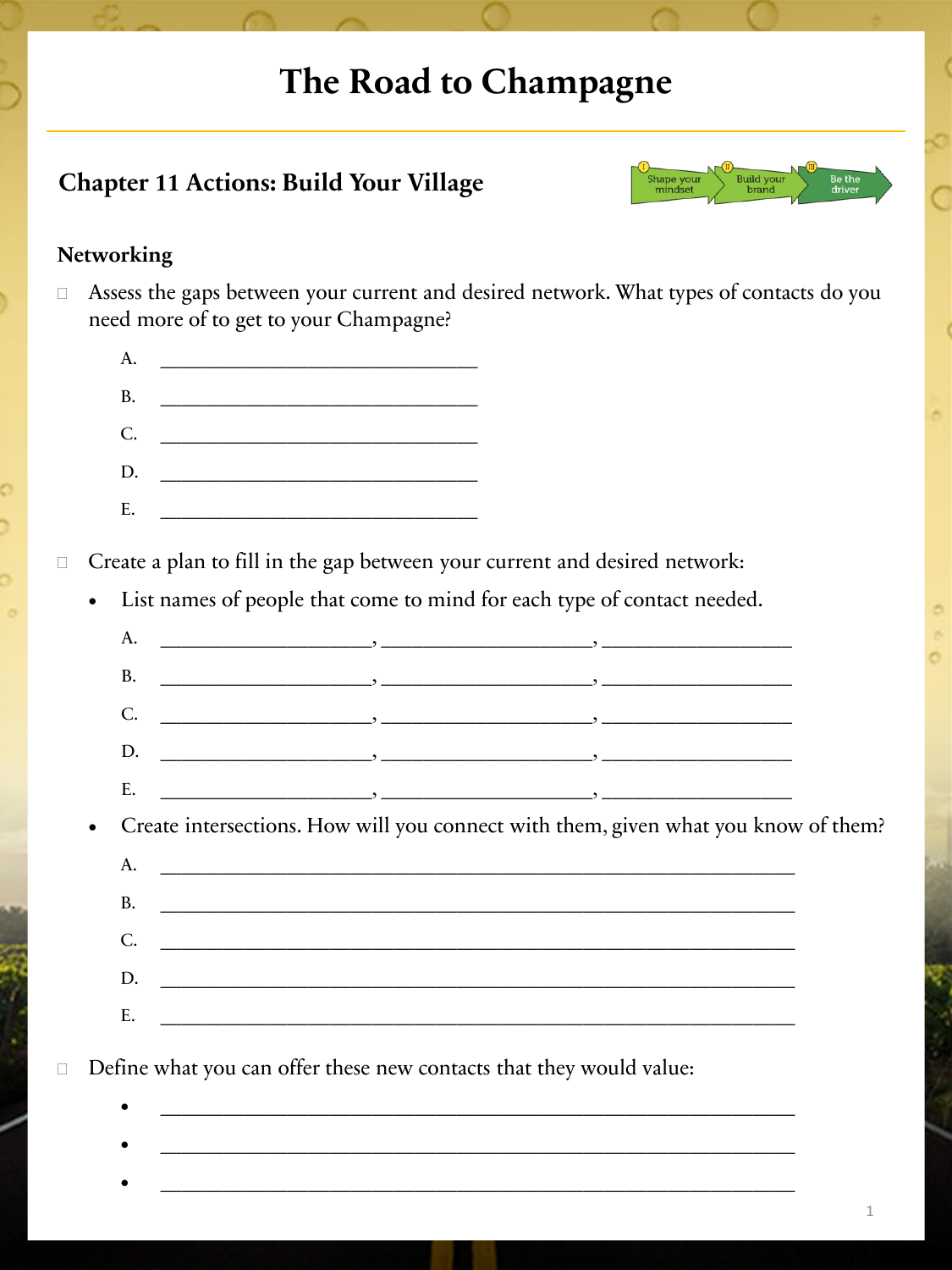# **The Road to Champagne**

### **Chapter 11 Actions: Build Your Village**



#### **Sponsor, Mentor and Coach**

 $\Box$  Identify who—in a position of power—can become your sponsor(s). Figure out how you can help them and engage them in a conversation to share why such relationship would be mutually beneficial.

\_\_\_\_\_\_\_\_\_\_\_\_\_\_\_\_\_\_\_\_\_\_\_\_\_\_\_\_\_\_\_\_\_\_\_\_\_\_\_\_\_\_\_\_\_\_\_\_\_\_\_\_\_\_\_\_\_\_\_\_\_\_\_\_\_\_\_\_\_

\_\_\_\_\_\_\_\_\_\_\_\_\_\_\_\_\_\_\_\_\_\_\_\_\_\_\_\_\_\_\_\_\_\_\_\_\_\_\_\_\_\_\_\_\_\_\_\_\_\_\_\_\_\_\_\_\_\_\_\_\_\_\_\_\_\_\_\_\_

 $\Box$  Identify three to five potential mentors; People you already know inside and outside your organization:

\_\_\_\_\_\_\_\_\_\_\_\_\_\_\_\_\_\_\_\_\_\_\_\_, \_\_\_\_\_\_\_\_\_\_\_\_\_\_\_\_\_\_\_\_\_\_\_, \_\_\_\_\_\_\_\_\_\_\_\_\_\_\_\_\_\_\_\_\_\_

 $\_$  , and the set of the set of the set of the set of the set of the set of the set of the set of the set of the set of the set of the set of the set of the set of the set of the set of the set of the set of the set of th

 $\_$  , and the set of the set of the set of the set of the set of the set of the set of the set of the set of the set of the set of the set of the set of the set of the set of the set of the set of the set of the set of th

- $\Box$  Get closer to them. At the right time, invite them to consider establishing such a relationship.
- $\Box$  If they accept, clarify mutual expectations including frequency of dialogue.

\_\_\_\_\_\_\_\_\_\_\_\_\_\_\_\_\_\_\_\_\_\_\_\_, \_\_\_\_\_\_\_\_\_\_\_\_\_\_\_\_\_\_\_\_\_\_\_.

 $\Box$  Identify one or two people you are willing to mentor and start the dialogue: